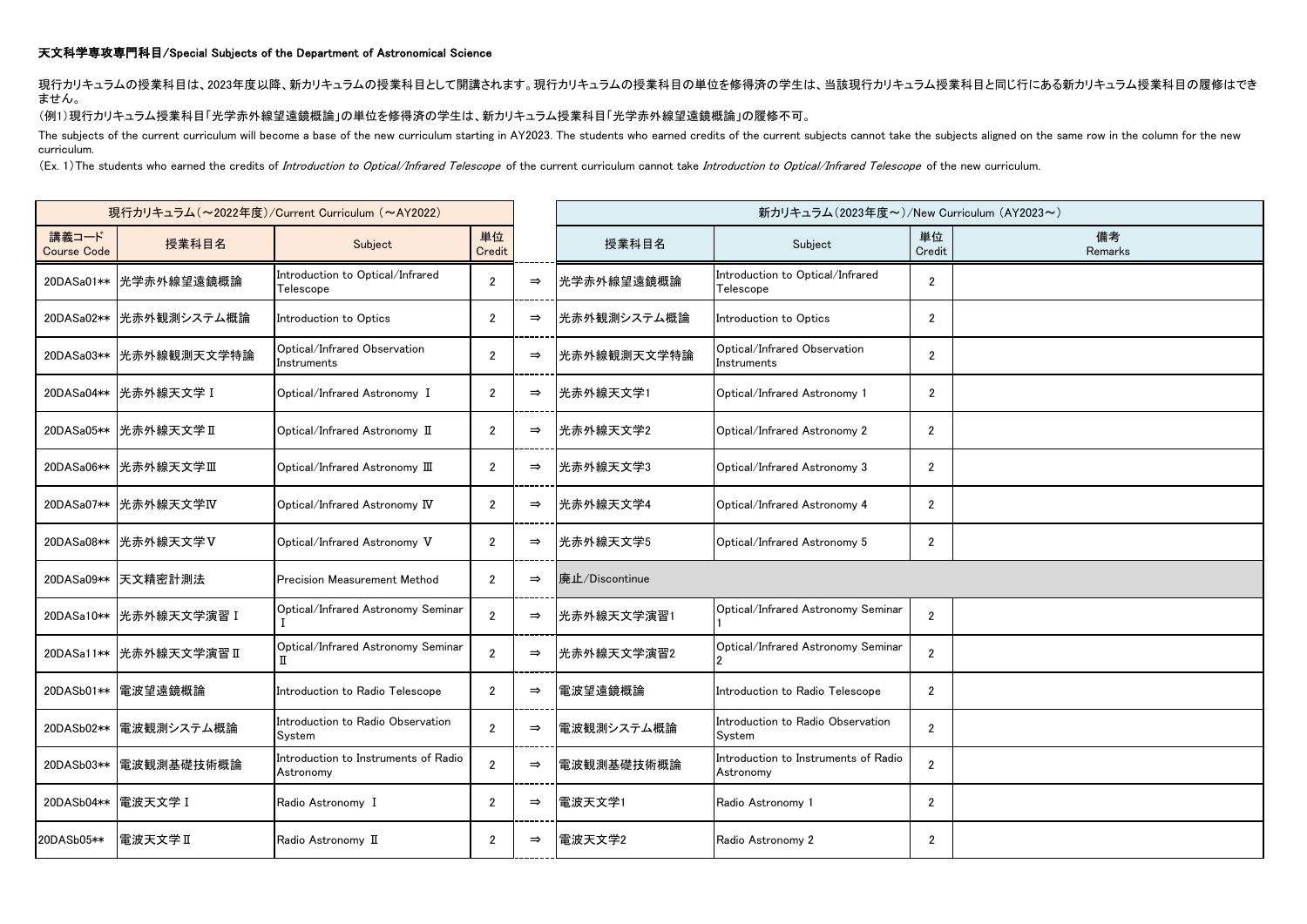| 現行カリキュラム (~2022年度)/Current Curriculum (~AY2022) |                        |                                 |                |               |             | 新カリキュラム (2023年度~)/New Curriculum (AY2023~) |                  |               |
|-------------------------------------------------|------------------------|---------------------------------|----------------|---------------|-------------|--------------------------------------------|------------------|---------------|
| 講義コード<br><b>Course Code</b>                     | 授業科目名                  | Subject                         | 単位<br>Credit   |               | 授業科目名       | Subject                                    | 単位<br>Credit     | 備考<br>Remarks |
| 20DASb06**                                      | 電波天文学Ⅲ                 | Radio Astronomy III             | $\overline{2}$ | $\Rightarrow$ | 電波天文学3      | Radio Astronomy 3                          | $\mathbf{2}$     |               |
| 20DASb07**                                      | 電波天文学IV                | Radio Astronomy IV              | $\overline{2}$ | $\Rightarrow$ | 電波天文学4      | Radio Astronomy 4                          | $\overline{2}$   |               |
| 20DASb08**                                      | 電波天文学V                 | Radio Astronomy V               | $\overline{2}$ | $\Rightarrow$ | 電波天文学5      | Radio Astronomy 5                          | $\overline{2}$   |               |
| 20DASb09**                                      | 電波干渉計システム              | Radio Interferometry            | $\overline{2}$ | $\Rightarrow$ | 電波干渉計システム   | Radio Interferometry                       | $\mathbf{2}$     |               |
| 20DASb10**                                      | 電波天文学特論                | Radio Astronomy Special Lecture | $\overline{2}$ | $\Rightarrow$ | 電波天文学特論     | Radio Astronomy Special Lecture            | $\overline{2}$   |               |
| 20DASb11**                                      | 電波天文学演習 I              | Radio Astronomy Seminar I       | $\overline{2}$ | $\Rightarrow$ | 電波天文学演習1    | Radio Astronomy Seminar 1                  | $\mathbf{2}$     |               |
| 20DASb12**                                      | 電波天文学演習 II             | Radio Astronomy Seminar II      | $\overline{2}$ | $\Rightarrow$ | 電波天文学演習2    | Radio Astronomy Seminar 2                  | $\mathbf{2}$     |               |
| 20DASc01**                                      | −般相対性理論                | <b>General Relativity</b>       | $\overline{2}$ | $\Rightarrow$ | -般相対性理論     | <b>General Relativity</b>                  | $\overline{2}$   |               |
| 20DASc05**                                      | 重力系力学                  | <b>Gravitational Dynamics</b>   | $\overline{2}$ | $\Rightarrow$ | 重力系力学       | <b>Gravitational Dynamics</b>              | $\mathbf{2}$     |               |
|                                                 | 20DASc04** 太陽系天文学      | Solar System Astronomy          | $\overline{2}$ | $\Rightarrow$ | 太陽系天文学      | Solar System Astronomy                     | $\overline{2}$   |               |
|                                                 | 20DASd01** 天体核物理学      | Nuclear Astrophysics            | $\overline{2}$ | $\Rightarrow$ | 天体核物理学      | Nuclear Astrophysics                       | $\mathbf{2}$     |               |
| 20DASe13**                                      | 太陽恒星物理学                | Solar/Stellar Physics           | $\overline{2}$ | $\Rightarrow$ | 太陽恒星物理学     | Solar/Stellar Physics                      | $\overline{2}$   |               |
| 20DASd03**                                      | 天体プラズマ物理学 I            | Cosmic Plasma Physics I         | $\overline{2}$ | $\Rightarrow$ | 天体プラズマ物理学1  | Cosmic Plasma Physics 1                    | $\overline{2}$   |               |
| 20DASd04**                                      | 天体プラズマ物理学Ⅱ             | Cosmic Plasma Physics II        | $\overline{2}$ | $\Rightarrow$ | 天体プラズマ物理学2  | Cosmic Plasma Physics 2                    | $\overline{2}$   |               |
| 20DASd05** 宇宙物理学 I                              |                        | Astrophysics I                  | $\overline{2}$ | $\Rightarrow$ | 宇宙物理学1      | Astrophysics 1                             | $\overline{2}$   |               |
| 20DASd06**                                      | 宇宙物理学Ⅱ                 | Astrophysics II                 | $\mathbf{2}$   | $\Rightarrow$ | 宇宙物理学2      | Astrophysics 2                             | $\mathbf{2}$     |               |
| 20DASd07**                                      | 宇宙物理学Ⅲ                 | Astrophysics III                | $\overline{2}$ | $\Rightarrow$ | 宇宙物理学3      | Astrophysics 3                             | $\overline{2}$   |               |
| 20DASe08**                                      | 天文データ解析法               | Astronomical Data Reduction     | $\overline{2}$ | $\Rightarrow$ | 天文データ解析法    | Astronomical Data Reduction                | $\mathbf{2}$     |               |
| 20DASe09**                                      | 天文学のための統計解析            | <b>Statistics for Astronomy</b> | $\overline{2}$ | $\Rightarrow$ | 天文学のための統計解析 | Statistics for Astronomy                   | $\mathbf{2}$     |               |
|                                                 | 20DASe04** シミュレーション天文学 | Simulation Astronomy            | $\overline{c}$ | $\Rightarrow$ | シミュレーション天文学 | Simulation Astronomy                       | $\boldsymbol{2}$ |               |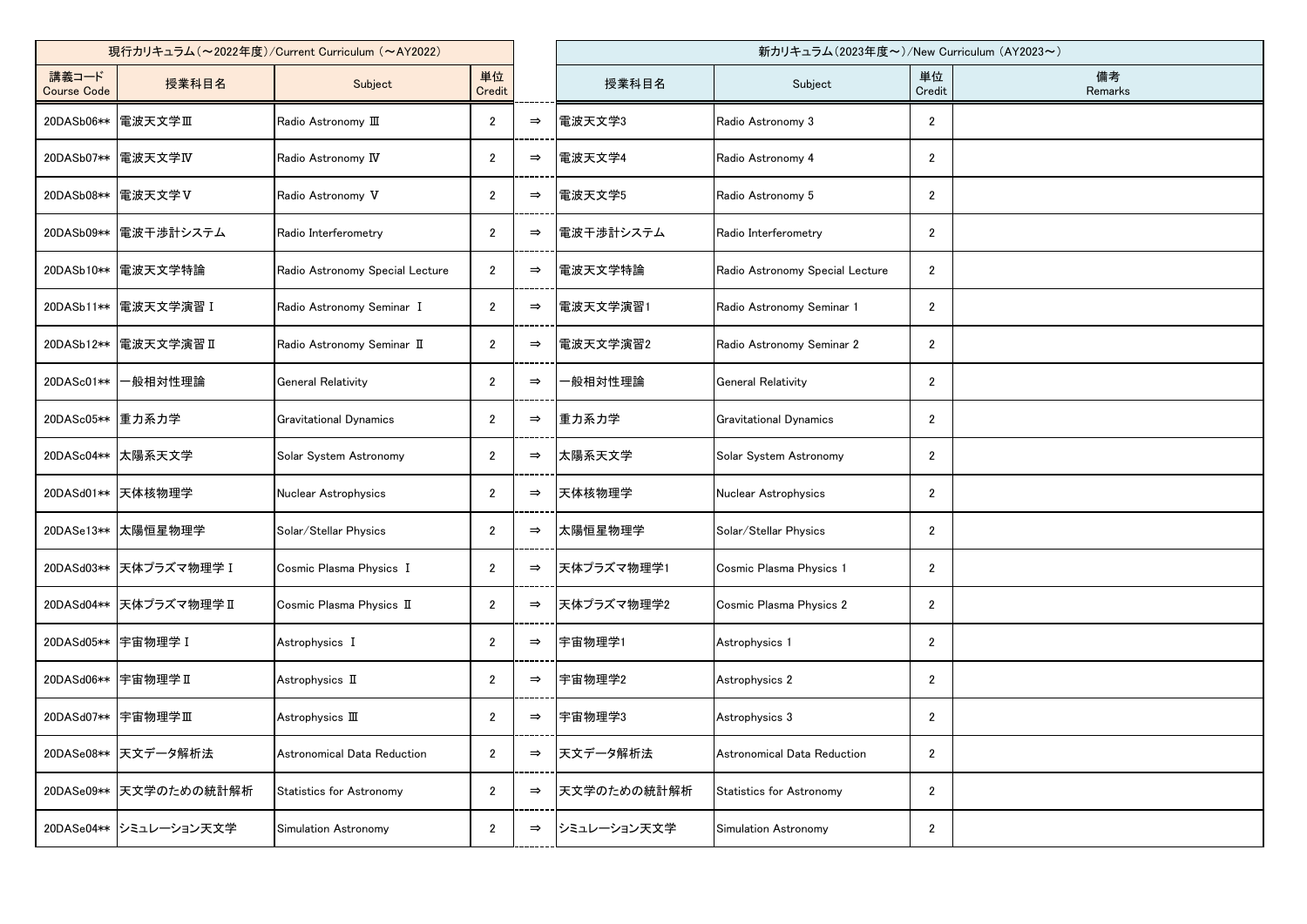| 現行カリキュラム (~2022年度)/Current Curriculum (~AY2022) |                          |                                             |                |               |               | 新カリキュラム(2023年度~)/New Curriculum (AY2023~)   |                |               |  |
|-------------------------------------------------|--------------------------|---------------------------------------------|----------------|---------------|---------------|---------------------------------------------|----------------|---------------|--|
| 講義コード<br><b>Course Code</b>                     | 授業科目名                    | Subject                                     | 単位<br>Credit   |               | 授業科目名         | Subject                                     | 単位<br>Credit   | 備考<br>Remarks |  |
|                                                 | 20DASe05** 科学コミュニケーション入門 | Science Communication                       | $\mathbf{2}$   | $\Rightarrow$ | 科学コミュニケーション入門 | Science Communication                       | $\mathbf{2}$   |               |  |
| 20DASe06**                                      | 共通基礎系天文学演習 I             | Common Basic Astronomies Seminar            | $\overline{2}$ | $\Rightarrow$ | 共通基礎系天文学演習1   | Common Basic Astronomies Seminar            | $\overline{2}$ |               |  |
| 20DASe07**                                      | │共通基礎系天文学演習Ⅱ             | Common Basic Astronomies Seminar            | $\overline{2}$ | $\Rightarrow$ | 共通基礎系天文学演習2   | Common Basic Astronomies Seminar            | $\overline{2}$ |               |  |
|                                                 | 20DASe10** 系外惑星科学        | Extrasolar planetary science                | $\overline{2}$ | $\Rightarrow$ | 系外惑星科学        | Extrasolar planetary science                | $\mathbf{2}$   |               |  |
| 20DASe11** 感星形成論                                |                          | Planetary system formation                  | $\overline{2}$ | $\Rightarrow$ | 惑星形成論         | Planetary system formation                  | $\mathbf{2}$   |               |  |
| 20DASe12**                                      | 重力波天文学                   | Gravitational Wave Astronomy                | $\overline{2}$ | $\Rightarrow$ | 重力波天文学        | Gravitational Wave Astronomy                | $\mathbf{2}$   |               |  |
| 20DASf01**                                      | 天体観測装置概論                 | Introduction to Astronomical<br>Instruments | $\overline{2}$ | $\Rightarrow$ | 天体観測装置概論      | Introduction to Astronomical<br>instruments | $\overline{2}$ |               |  |
| 90DASf01**                                      | 天文科学考究 I                 | Colloquium I                                | $\overline{2}$ | $\Rightarrow$ | 天文科学考究 I      | Colloquium I                                | $\mathbf{2}$   |               |  |
| 90DASf02**                                      | 天文科学考究Ⅱ                  | Colloquium II                               | $\overline{2}$ | $\Rightarrow$ | 天文科学考究Ⅱ       | Colloquium II                               | $\overline{2}$ |               |  |
| 90DASf03**                                      | 天文科学考究Ⅲ                  | Colloquium III                              | $\overline{2}$ | $\Rightarrow$ | 天文科学考究Ⅲ       | Colloquium III                              | $\overline{2}$ |               |  |
| 90DASf04**                                      | 天文科学考究IV                 | Colloquium IV                               | $\overline{2}$ | $\Rightarrow$ | 天文科学考究IV      | Colloquium IV                               | $\overline{2}$ |               |  |
| 90DASf05**                                      | 天文科学考究V                  | Colloquium V                                | $\overline{2}$ | $\Rightarrow$ | 天文科学考究V       | Colloquium V                                | $\mathbf{2}$   |               |  |
| 90DASf06**                                      | 天文科学基礎演習 IA              | Basic Seminar I A                           | $\overline{2}$ | $\Rightarrow$ | 天文科学基礎演習1     | Basic Seminar 1                             | $\overline{2}$ |               |  |
| 90DASf07**                                      | 天文科学基礎演習 I B             | Basic Seminar I B                           | $\overline{2}$ | $\Rightarrow$ | 天文科学基礎演習2     | Basic Seminar 2                             | $\overline{2}$ |               |  |
|                                                 | 90DASf08** 天文科学基礎演習 I C  | Basic Seminar I C                           | 2              | $\Rightarrow$ | 天文科学基礎演習3     | Basic Seminar 3                             | $\overline{2}$ |               |  |
| 90DASf09**                                      | 天文科学基礎演習 IIA             | Basic Seminar II A                          | $\mathbf{2}$   | $\Rightarrow$ | 天文科学基礎演習4     | Basic Seminar 4                             | $\overline{2}$ |               |  |
| 90DASf10**                                      | B天文科学基礎演習ⅡB              | Basic Seminar II B                          | $\overline{2}$ | $\Rightarrow$ | 天文科学基礎演習5     | Basic Seminar 5                             | $\mathbf{2}$   |               |  |
| 90DASf11**                                      | 天文科学基礎演習IC               | Basic Seminar II C                          | $\mathbf{2}$   | $\Rightarrow$ | 天文科学基礎演習6     | Basic Seminar 6                             | $\mathbf{2}$   |               |  |
| 90DASf12**                                      | 総合研究演習 I                 | Interdisciplinary Research I                | 4              | $\Rightarrow$ | 総合研究演習1       | Interdisciplinary Research 1                | 4              |               |  |
| 90DASf13**                                      | 総合研究演習Ⅱ                  | Interdisciplinary Research II               | $\mathbf{2}$   | $\Rightarrow$ | 総合研究演習2       | Interdisciplinary Research 2                | $\mathbf{2}$   |               |  |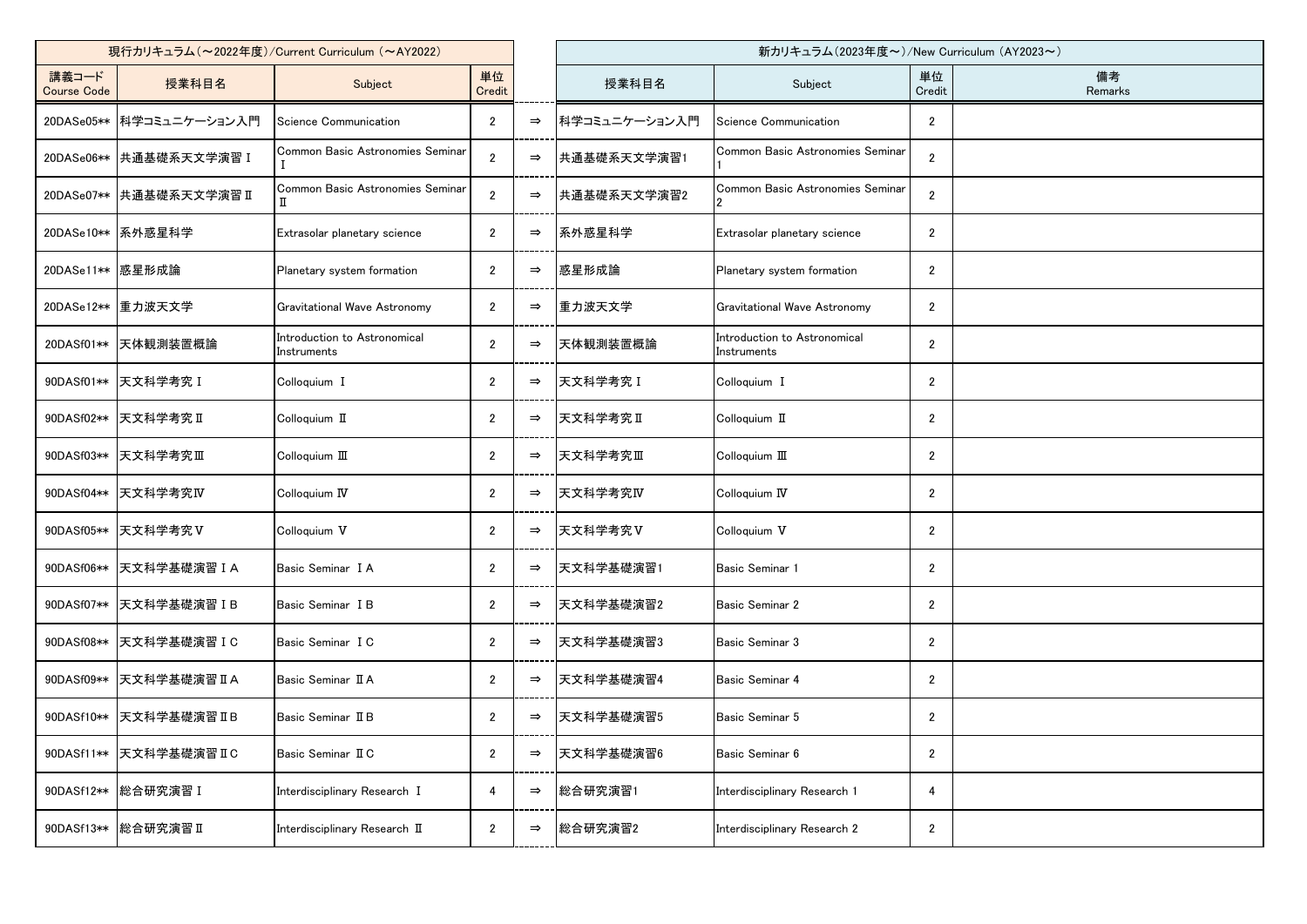| 現行カリキュラム (~2022年度)/Current Curriculum (~AY2022) |                        |                                |                |               |                | 新カリキュラム(2023年度~)/New Curriculum (AY2023~) |                |                                                                                                                                                                                                                                                                                                                      |  |  |
|-------------------------------------------------|------------------------|--------------------------------|----------------|---------------|----------------|-------------------------------------------|----------------|----------------------------------------------------------------------------------------------------------------------------------------------------------------------------------------------------------------------------------------------------------------------------------------------------------------------|--|--|
| 講義コード<br><b>Course Code</b>                     | 授業科目名                  | Subject                        | 単位<br>Credit   |               | 授業科目名          | Subject                                   | 単位<br>Credit   | 備考<br>Remarks                                                                                                                                                                                                                                                                                                        |  |  |
| 90DASf14**                                      | 研究中間レポート               | Progress Report                | 6              | $\Rightarrow$ | 研究中間レポート       | Progress Report                           | 6              |                                                                                                                                                                                                                                                                                                                      |  |  |
|                                                 | 10DASf01** 科学英語演習      | Exercise in Scientific English | $\overline{2}$ | $\Rightarrow$ | 科学英語演習         | Exercise in Scientific English            | $\overline{2}$ |                                                                                                                                                                                                                                                                                                                      |  |  |
| 20DASf02**                                      | 天文科学実習 I A             | Observation Experiment I A     | $\overline{2}$ | $\Rightarrow$ |                |                                           | $\overline{2}$ | 現行カリキュラム授業科目「天文科学実習 I A」~「天文科<br>学実習 ID」のうち、いずれかの科目の単位を修得済の学<br>生は、新カリキュラム授業科目「天文科学実習1」の履修不<br>可。<br>The students who earned the credits of any subject from<br>Observation Experiment $IA \sim ID$ of the current<br>curriculum cannot take Observation Experiment 1 of the<br>new curriculum.                      |  |  |
|                                                 | 20DASf03** 天文科学実習 I B  | Observation Experiment I B     | $\mathbf{2}$   |               |                |                                           |                |                                                                                                                                                                                                                                                                                                                      |  |  |
|                                                 | 20DASf04** 天文科学実習 I C  | Observation Experiment I C     | $\mathbf{2}$   |               | 天文科学実習1        | Observation Experiment 1                  |                |                                                                                                                                                                                                                                                                                                                      |  |  |
| 20DASf05**                                      | 天文科学実習 I D             | Observation Experiment ID      | $\overline{2}$ |               |                |                                           |                |                                                                                                                                                                                                                                                                                                                      |  |  |
|                                                 | 20DASf06** 天文科学実習 II A | Observation Experiment II A    |                | $\Rightarrow$ | 天文科学実習2        | <b>Observation Experiment 2</b>           | $\overline{2}$ | 現行カリキュラム授業科目「天文科学実習IA」~「天文科<br>学実習ⅡD」のうち、いずれかの科目の単位を修得済の学<br>生は、新カリキュラム授業科目「天文科学実習2」の履修不<br>可。<br>The students who earned the credits of any subject from<br>Observation Experiment $\mathbb{I}$ A $\sim$ $\mathbb{I}$ D of the current<br>curriculum cannot take Observation Experiment 2 of the<br>new curriculum. |  |  |
| 20DASf07**                                      | ┃天文科学実習 ⅡB             | Observation Experiment II B    | -1             |               |                |                                           |                |                                                                                                                                                                                                                                                                                                                      |  |  |
| 20DASf08**                                      | 天文科学実習 II C            | Observation Experiment II C    | -1             |               |                |                                           |                |                                                                                                                                                                                                                                                                                                                      |  |  |
| 20DASf09**                                      | 天文科学実習 Ⅱ D             | Observation Experiment II D    | $\mathbf{1}$   |               |                |                                           |                |                                                                                                                                                                                                                                                                                                                      |  |  |
| 20DASf10**                                      | 天文学特別講義 I              | Special Lecture I              | $\overline{2}$ | $\Rightarrow$ | 廃止/Discontinue |                                           |                |                                                                                                                                                                                                                                                                                                                      |  |  |
| 20DASf11**                                      | 天文学特別講義Ⅱ               | Special Lecture II             | $\overline{2}$ | $\Rightarrow$ | 廃止/Discontinue |                                           |                |                                                                                                                                                                                                                                                                                                                      |  |  |
| 20DASf12**                                      | 天文学特別講義Ⅲ               | Special Lecture III            | $\overline{2}$ | $\Rightarrow$ | 廃止/Discontinue |                                           |                |                                                                                                                                                                                                                                                                                                                      |  |  |
| 20DASf13**                                      | 天文学特別講義IV              | Special Lecture IV             | $\overline{2}$ | $\Rightarrow$ | 廃止/Discontinue |                                           |                |                                                                                                                                                                                                                                                                                                                      |  |  |
|                                                 | 20DASf14** 天文学特別講義 V   | Special Lecture V              |                | $\Rightarrow$ | 廃止/Discontinue |                                           |                |                                                                                                                                                                                                                                                                                                                      |  |  |
|                                                 | 20DASf15** 天文学特別講義VI   | Special Lecture VI             | -1             | $\Rightarrow$ | 廃止/Discontinue |                                           |                |                                                                                                                                                                                                                                                                                                                      |  |  |
| 20DASf16**                                      | 天文学特別講義Ⅶ               | Special Lecture VII            |                | $\Rightarrow$ | 廃止/Discontinue |                                           |                |                                                                                                                                                                                                                                                                                                                      |  |  |
| 20DASf17**                                      | 天文学特別講義皿               | Special Lecture VIII           |                | $\Rightarrow$ | 廃止/Discontinue |                                           |                |                                                                                                                                                                                                                                                                                                                      |  |  |
| 20DASf18**                                      | 天文学特別講義区               | Special Lecture IX             |                | $\Rightarrow$ | 廃止/Discontinue |                                           |                |                                                                                                                                                                                                                                                                                                                      |  |  |
| 20DASf19**                                      | 天文学特別講義 X              | Special Lecture X              |                | $\Rightarrow$ | 廃止/Discontinue |                                           |                |                                                                                                                                                                                                                                                                                                                      |  |  |